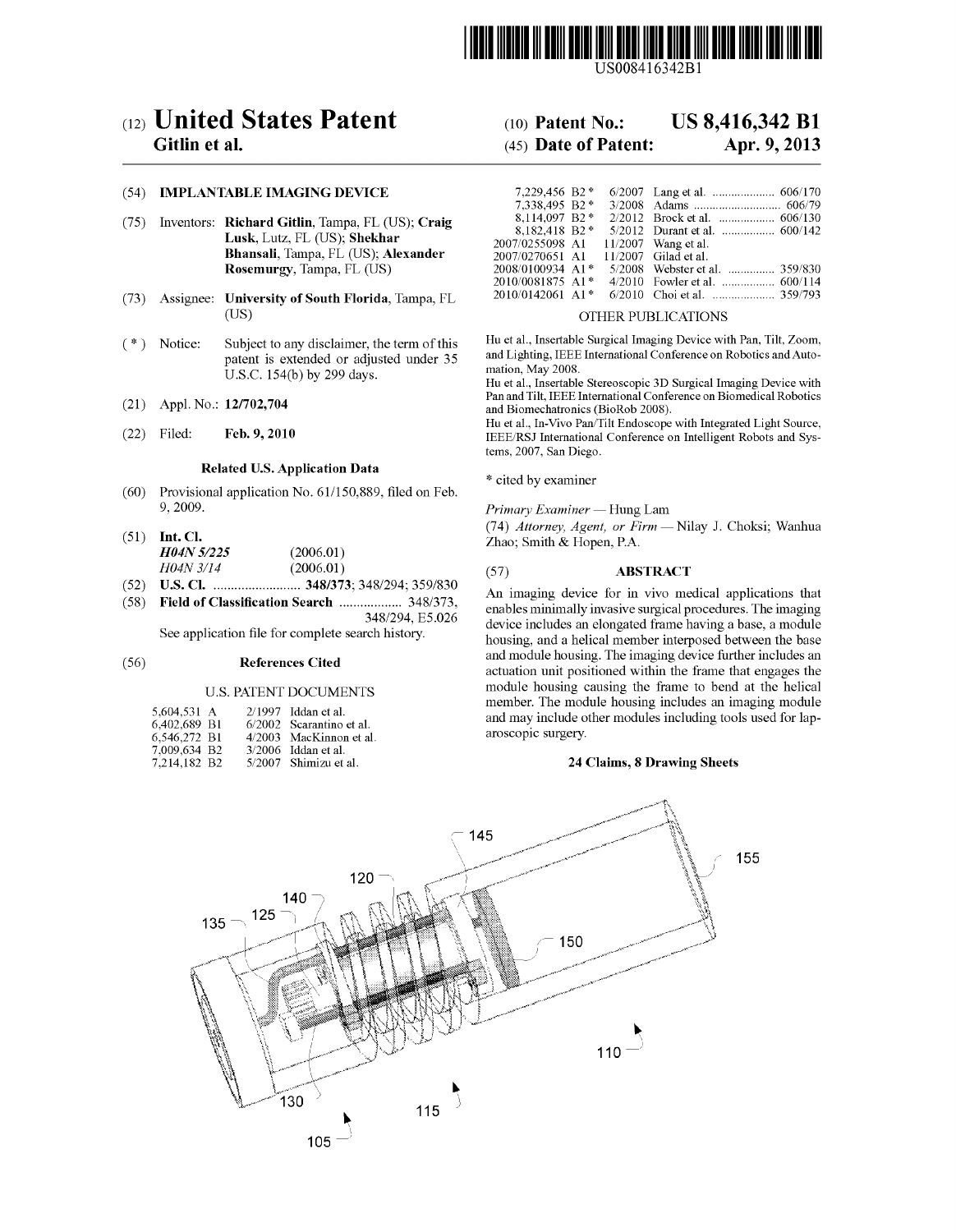



FIG. 2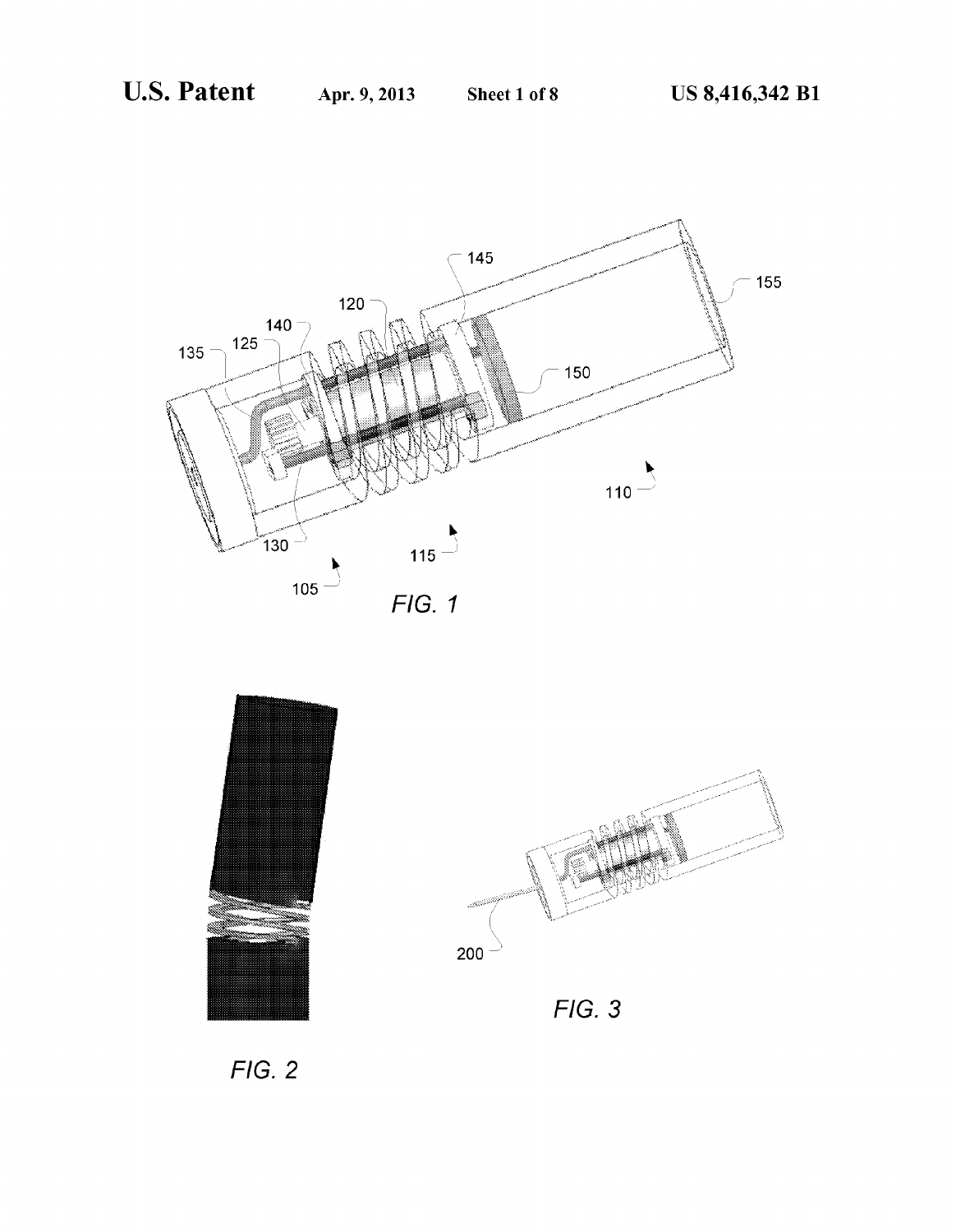

 $305 -$ 

FIG. 48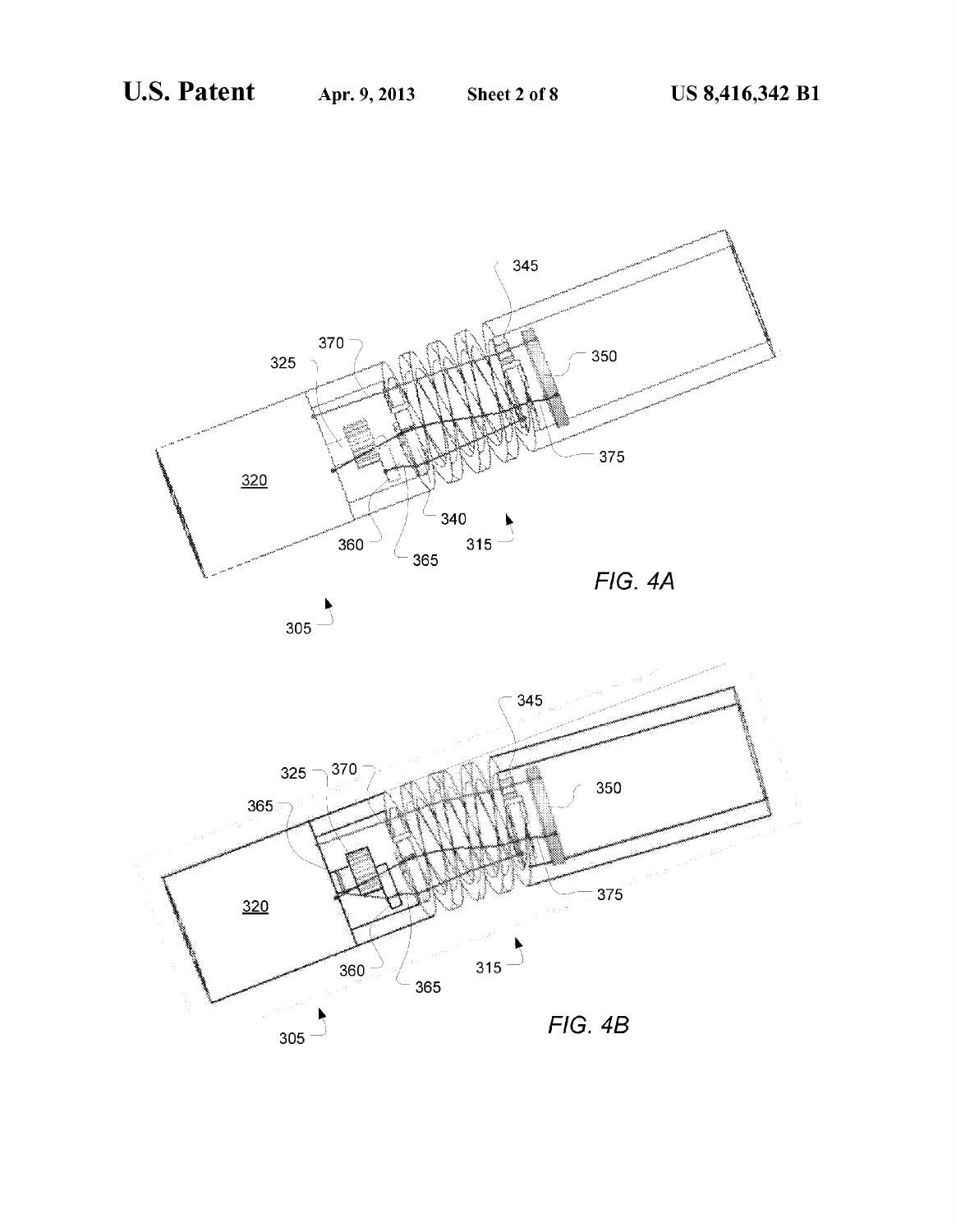

 $\tilde{\mathsf{C}}$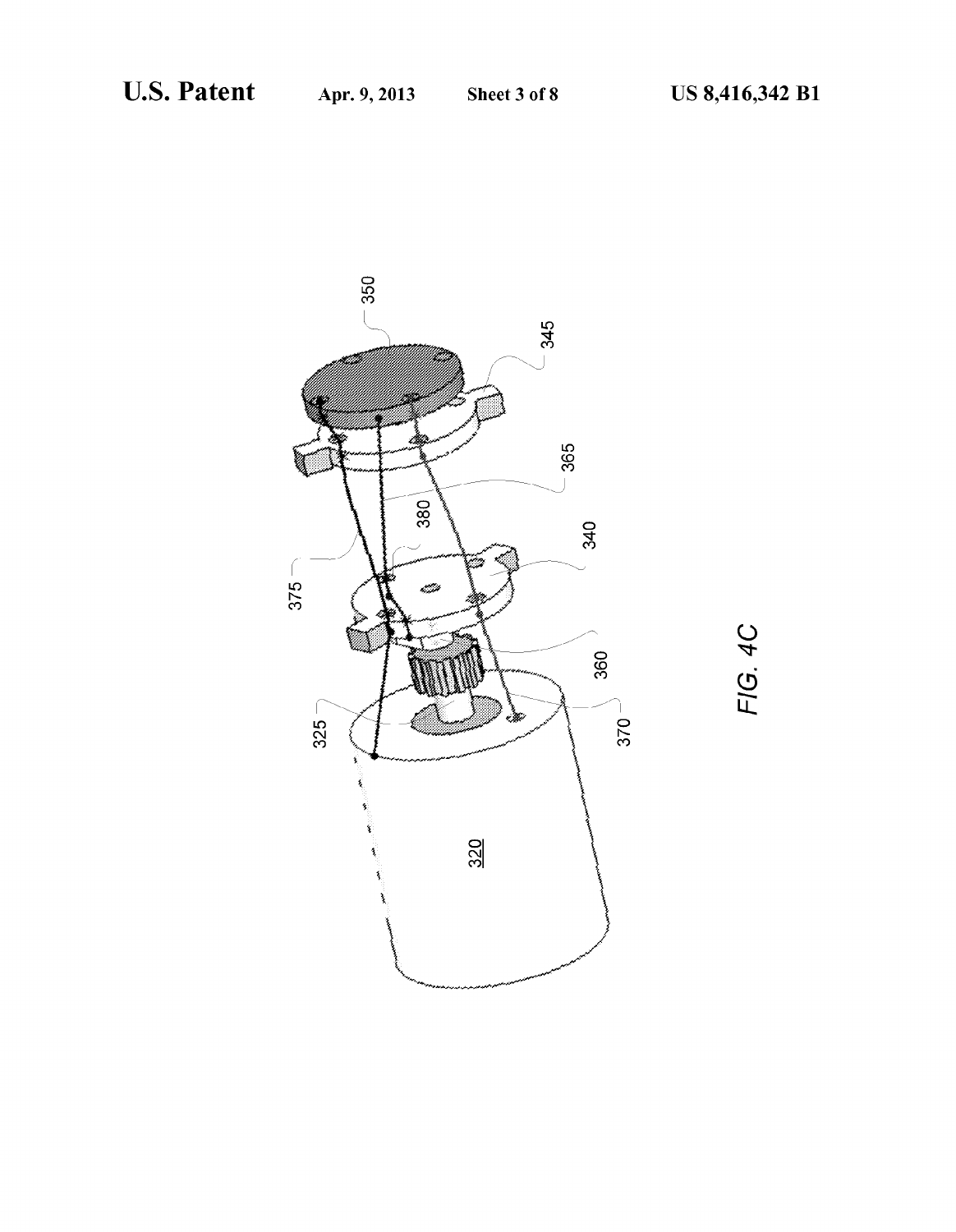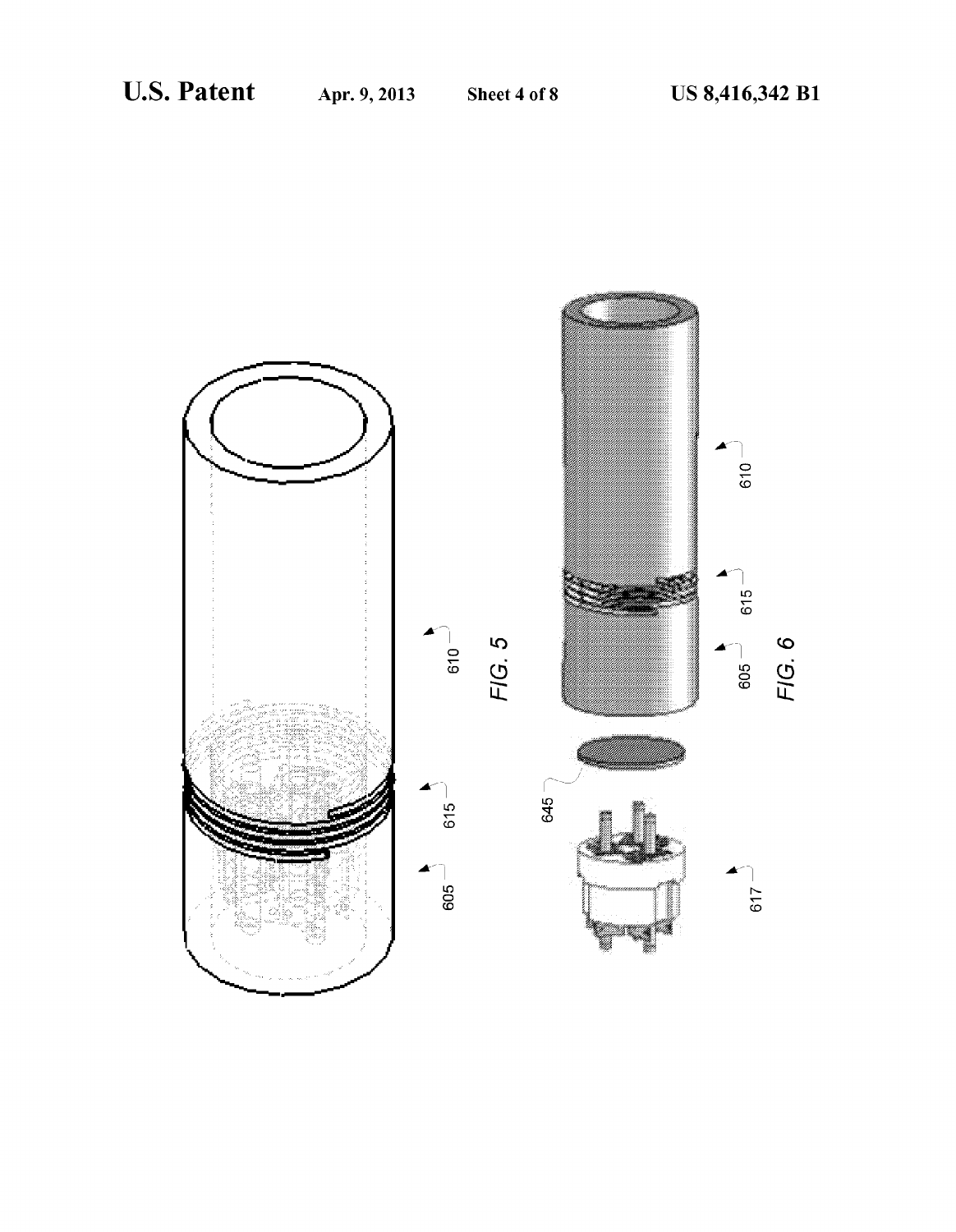

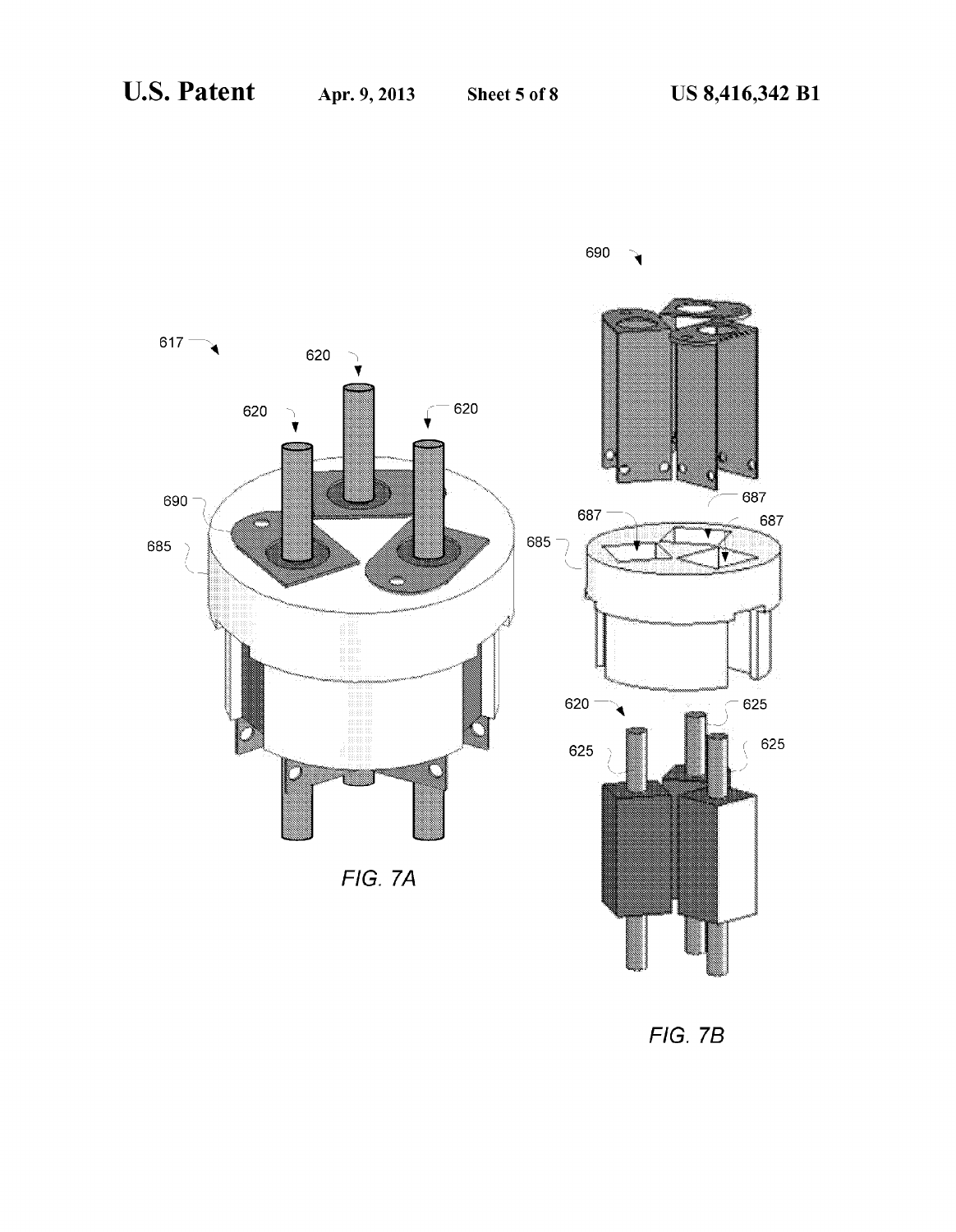

FIG.8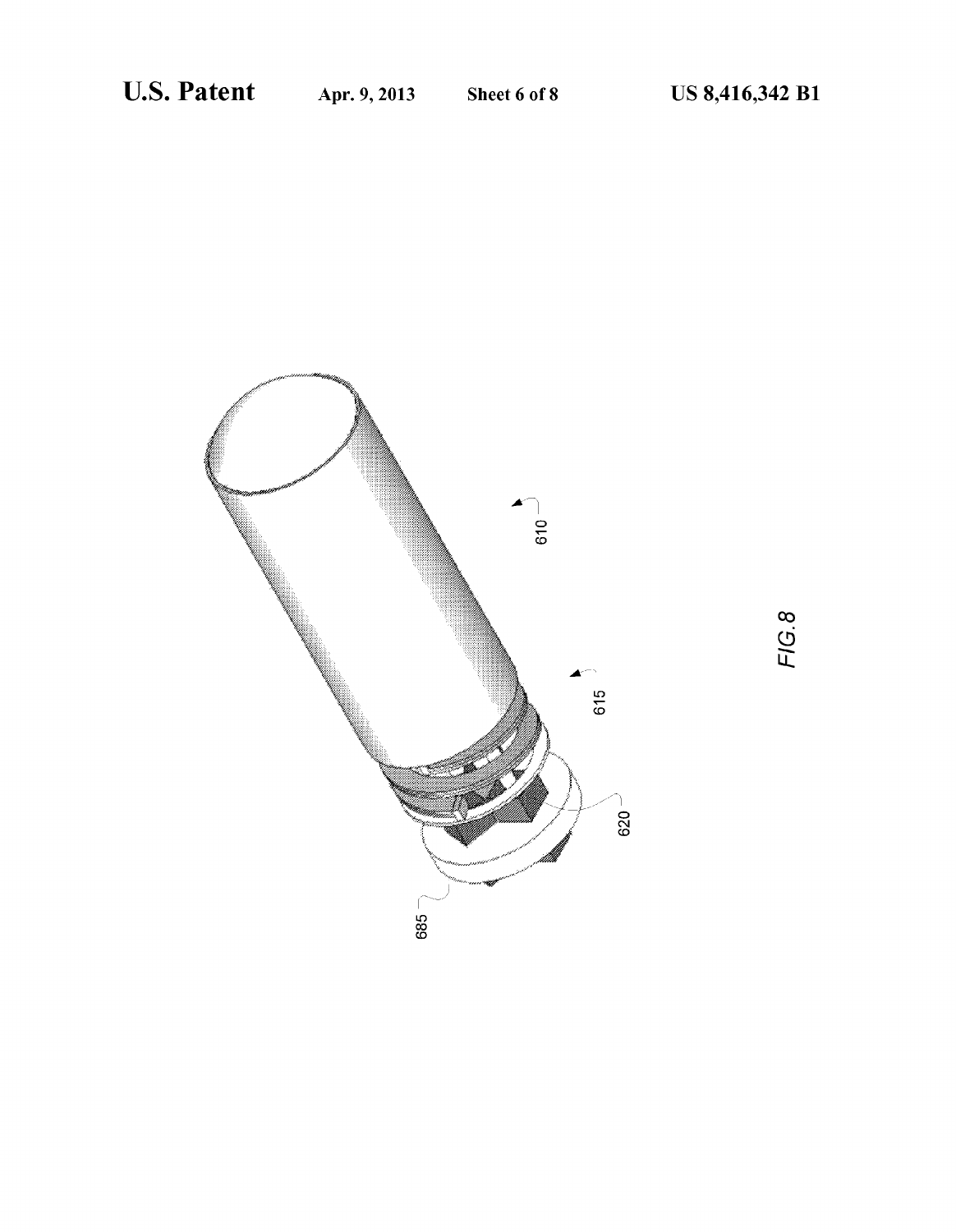

 $\mathcal{O}$  $\mathcal{O}$ FIG.  $\overline{r}$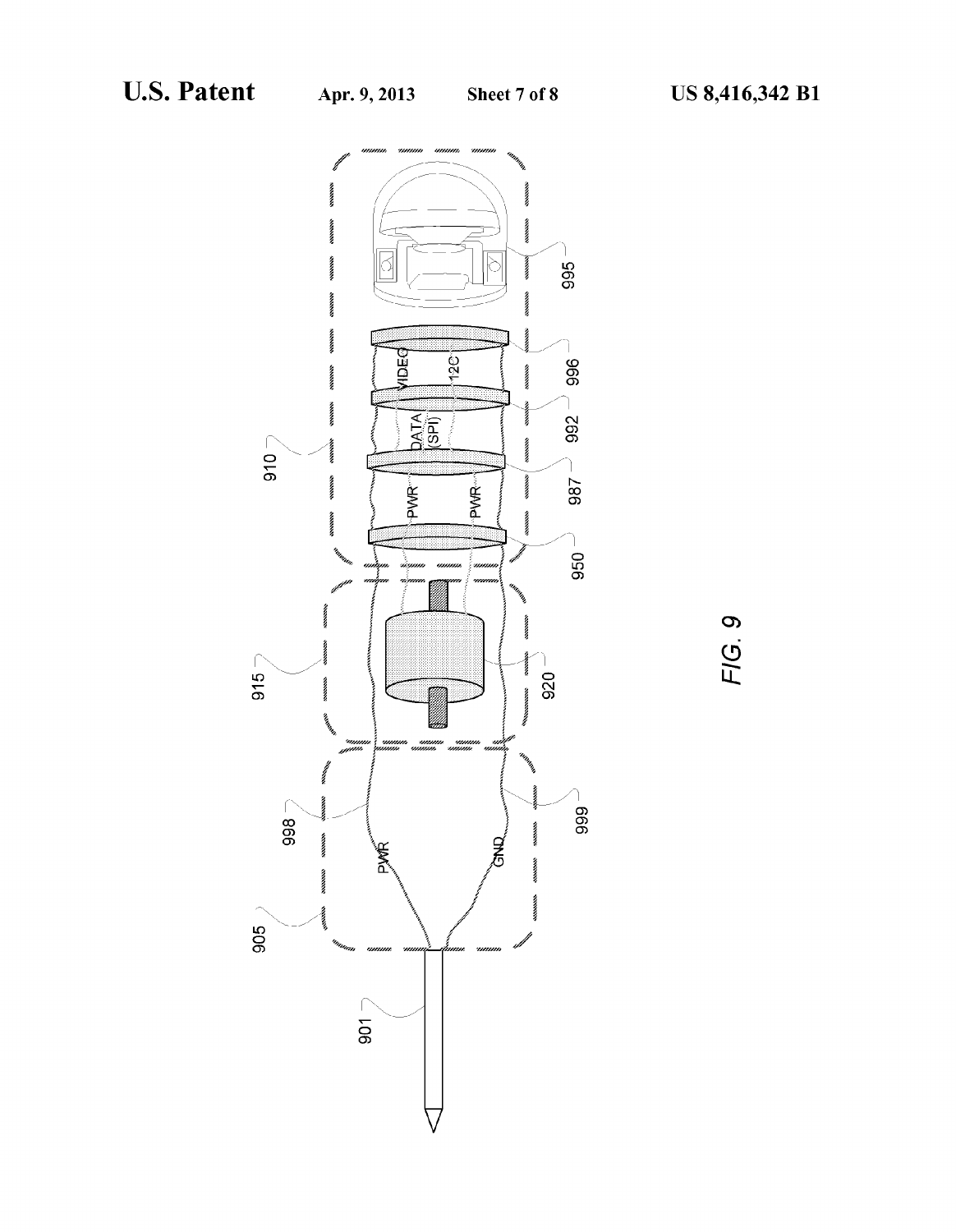FIG. 10B

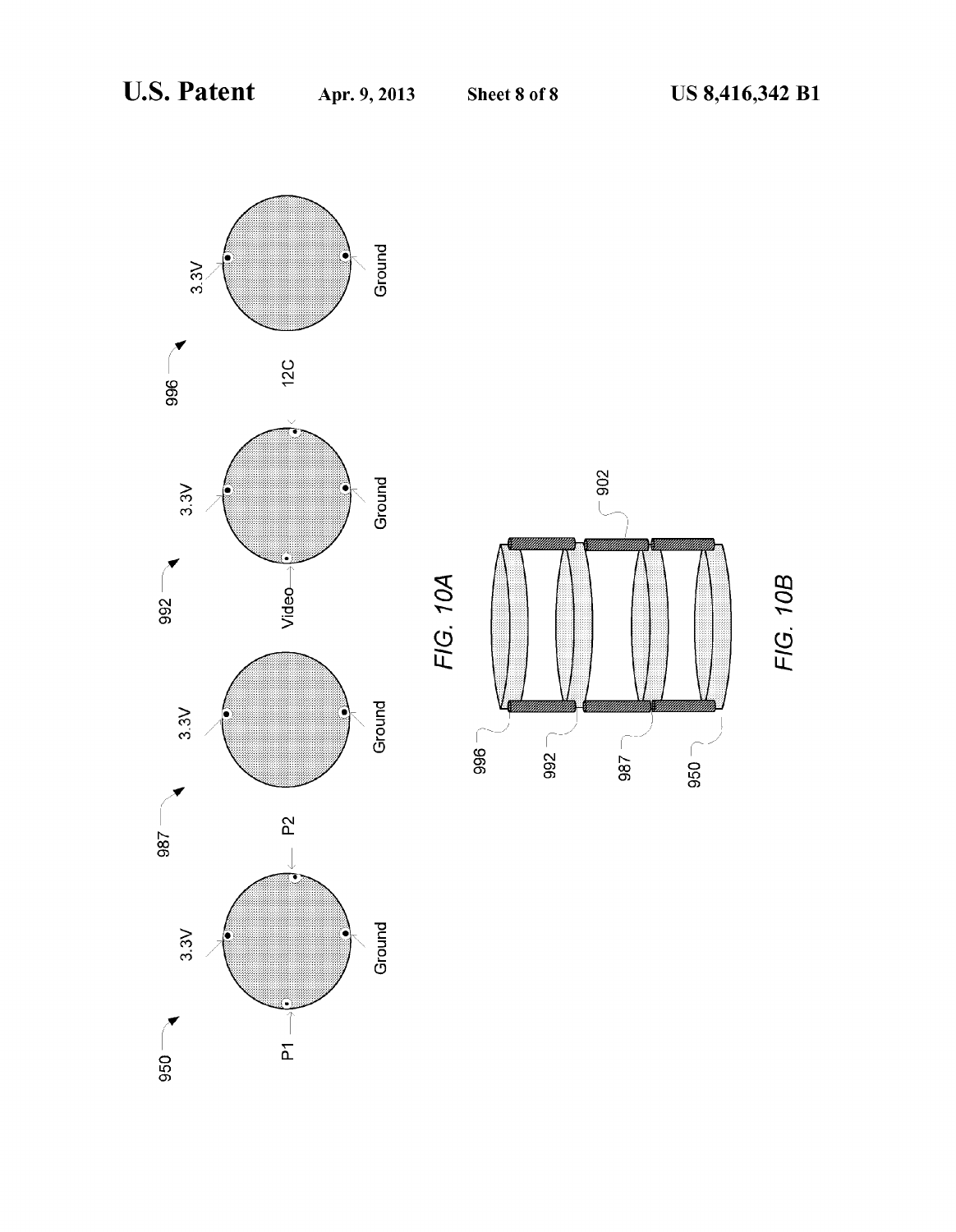### **IMPLANTABLE IMAGING DEVICE**

#### CROSS REFERENCE TO RELATED APPLICATIONS

This application claims priority to currently pending U.S. Provisional Patent Application No. 61/150,889, entitled housing support platform. "Implantable and Controllable Camera", filed Feb. 9, 2009, which is hereby incorporated by reference.

#### FIELD OF INVENTION

This invention relates to a device for minimally invasive surgical procedures; more specifically, an implantable and controllable imaging device appropriate for in vivo medical applications.

#### BACKGROUND

As minimally invasive surgical (MIS) procedures become increasing sophisticated, new functions will be needed to realize successful surgical outcomes. For example, conventional laparoscopy places a limit on the number of devices that can be inserted in the body. In addition, these devices  $_{25}$ have limited positioning capabilities and may compete or interfere with the preferred motion or position of another instrument.

#### SUMMARY

The present invention includes an implantable imaging device for use in minimally invasive medical procedures that can be wirelessly controlled and can wirelessly transmit images. This frees the ports that would normally be used by a 35 laparoscope, enabling surgeons to use additional tools or to use the current devices with more mobility.

The imaging device includes an elongated frame having a base, a module housing, and a helical portion interposed between the base and the module housing. The imaging 40 should be made to the following detailed description, taken in device further includes an actuation unit positioned within the frame that engages the module housing causing the frame to bend at the helical portion. The helical portion may be a single or double helix structure.

In an embodiment, the module housing further includes an 45 imaging module and may include other modules including tools used for laparoscopic surgery. The imaging module may include zoom, auto focus, and/or image stabilization features. The imaging module may also include a window positioned on the end of the module housing opposite the helical portion. 50 invention.

The imaging device may further include a lens system positioned within the module housing to focus images coming into the imaging module onto an image sensor. The imaging device may also include an additional lens system that guides light from light sources in the imaging module out of 55 located in the base portion of the frame in a bent position the imaging module.

The frame may be sized to fit into a trocar package. In addition, a needle may be positioned on the end of the base. The housing module may be introduced into the body cavity separately from the remainder of the frame and then 60 assembled in vivo.

The imaging device may include a control unit in communication with the actuation unit. There may also be a wireless communication device in communication with the control unit. Additionally, the imaging device may include a light 65 source. The light source may be a controlled light source having multiple wavelengths and variable intensity control.

In another embodiment, the base may include a base support platform and the module housing may include a housing support platform. The actuation unit is affixed to the base at the base support platform and positioned to engage the module housing at the housing support platform. The imaging device may also include a rod attaching the base and the

In an additional embodiment, the actuation unit may include a casing that has an axial passage and a motor posi-10 tioned at least partially in the axial passage. A shaft extends from the motor and is positioned to engage the module housing, causing the frame to bend at the helical portion.

Alternatively, the actuation unit may include a housing support platform located inside the module housing, a casing with an axial passage, and a motor positioned at least partially in the axial passage. A shaft extends from the motor and is positioned to engage said housing support platform, causing the frame to bend at the helical portion.

As another alternative, the actuation unit may include a 20 motor with a shaft and a piston. The piston is positioned to engage the shaft and the module housing such that linear movement of said shaft causes linear movement of said piston. The actuation unit may also include a housing support platform positioned within the module housing. The piston 25 would then engage the module housing at the housing support platform.

Additionally, the actuation unit may include a motor with a shaft, which has an arm. A tether connects the arm and the module housing. Movement of the arm causes the tether to 30 wrap around the shaft, which pulls on the module housing. As the module housing is pulled towards the base it causes the frame to bend at the helical portion. The actuation unit may also include a housing support platform positioned within the module housing. The tether would then connect to the module housing at the housing support platform.

#### BRIEF DESCRIPTION OF THE DRAWINGS

For a fuller understanding of the invention, reference connection with the accompanying drawings, in which:

FIG. **1** is a diagram of an imaging device with its motor located in the helical portion of the frame according to an embodiment of the present invention.

FIG. **2** is a diagram the frame of an imaging device showing the frame's ability to bend according to an embodiment of the present invention.

FIG. **3** is a diagram of a transdermal needle attached to an imaging device according to an embodiment of the present

FIG. **4A** is a diagram of an imaging device with its motor located in the base portion of the frame in its unbent position according to an embodiment of the present invention.

FIG. **4B** is a diagram of an imaging device with its motor according to an embodiment of the present invention.

FIG. **4C** is a diagram of the actuation unit of the imaging device shown in FIGS. **4A** and **4B** according to an embodiment of the present invention.

FIG. **5** is a diagram of an imaging device with an actuation unit that contains a casing and multiple motors according to an embodiment of the present invention.

FIG. **6** is an exploded view of the imaging device shown in FIG. **5** according to an embodiment of the present invention.

FIG. 7A is a diagram of the actuation unit of the imaging device shown in FIGS. **5 and 6** according to an embodiment of the present invention.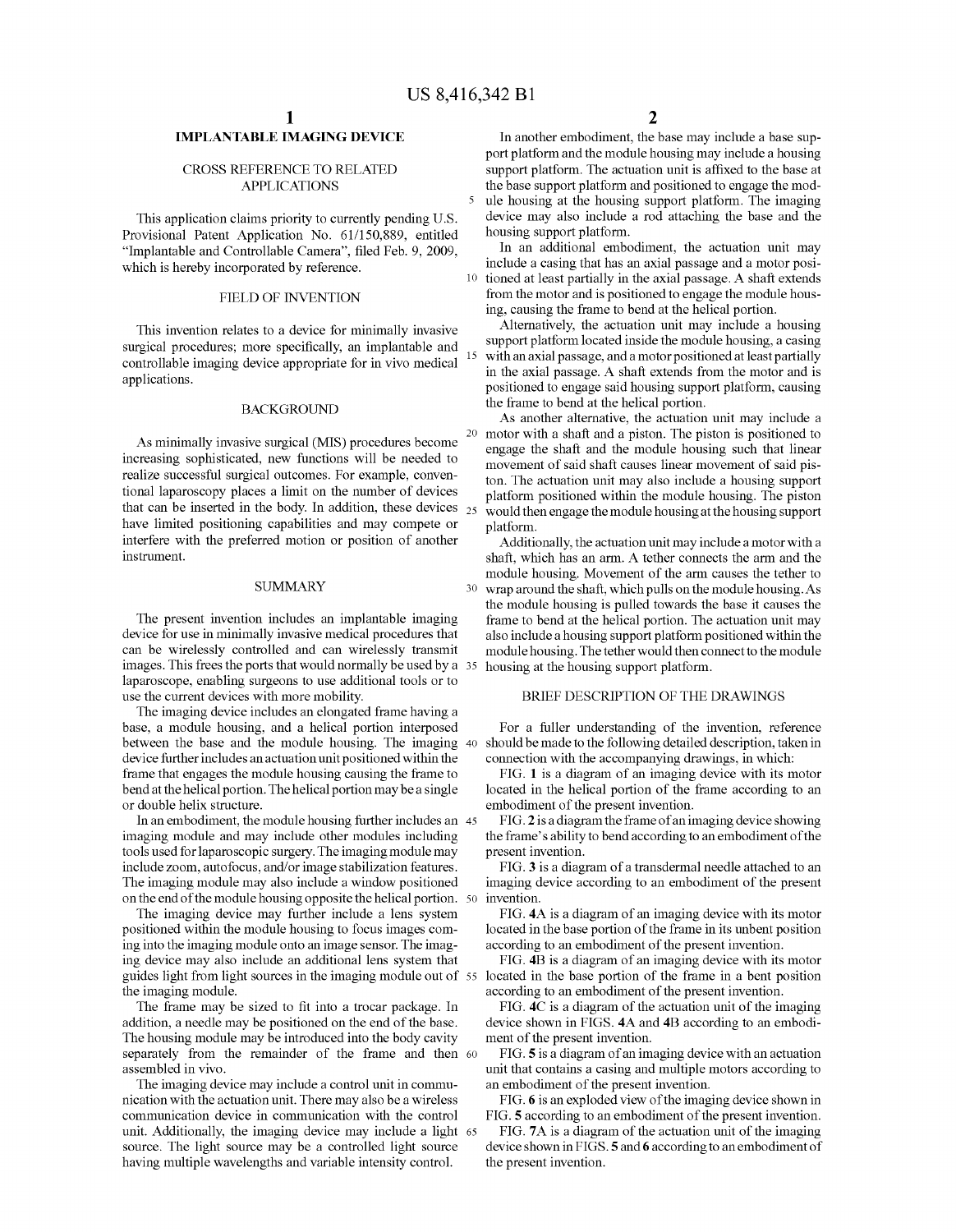5

FIG. 7B is an exploded view of the actuation unit shown in FIG. 7A according to an embodiment of the present invention.

FIG. **8** is a diagram of a portion of an imaging device with an actuation unit that contains multiple motors and a modified casing according to an embodiment of the present invention.

FIG. **9** is a diagram of the internal circuitry of an imaging device according to an embodiment of the present invention.

FIG. **lOA** is a diagram of an exemplary chip set used in the circuitry of an imaging device according to an embodiment of the present invention.

FIG. 10B is a diagram of the exemplary chip set of FIG. **1** OA shown stacked using multiple separators according to an embodiment of the present invention.

### DETAILED DESCRIPTION OF THE PREFERRED EMBODIMENT

In the following detailed description of the preferred  $_{20}$ embodiments, reference is made to the accompanying drawings, which form a part hereof, and within which are shown by way of illustration specific embodiments by which the invention may be practiced. It is to be understood that other embodiments may be utilized and structural changes may be made without departing from the scope of the invention.

The present invention includes an implantable, controllable imaging device for in vivo medical applications. The imaging device enables minimally invasive surgical procedures. Example applications include procedures in the ventral 30 cavity. The imaging device may also provide the ability to film the progress of internal wound healing over a period of days or weeks, allowing for better monitoring of surgical outcomes.

An embodiment of the imaging device is shown in FIG. **1.** <sup>35</sup> In this embodiment, the imaging device includes a frame and an actuation unit. The frame includes base **105** and module housing **110** connected by helical portion **115.** Module housing **110** includes power source **150** and may contain a laparoscopic surgery tool, such as an imaging module, a light 40 source, or temperature sensor. Module housing **110** may also include window **155,** which would be needed for tools such as an imaging module or a light source. A flexible covering may also be included over helical portion.

Helical portion **115** may be a single helix structure or a 45 double helix structure. Helical portion **115** allows the frame to bend responsive to movement caused by the actuation unit. The actuation unit, in this embodiment, includes motor **120,**  shaft **125,** piston **130,** rod **135,** base support platform **140,** and housing support platform **145.** Motor **120** is secured in its 50 position within helical portion by housing support platform **145** and base support platform **140.** Rod **135** connects base **105** to housing support platform. As shaft **125** extends from motor **120,** piston **130** pulls on housing support platform **145**  causing helical portion **115** to compress on one side while rod 55 **135** works to prevent compression on the opposing side of helical portion **115.** This movement causes the imaging device's frame to bend as shown in FIG. **2.** As shaft **125**  retracts, helical portion **115** is allowed to expand and return imaging device to its un-bent position. If shaft **125** continues 60 Such control signals and any other data transmitted or to retract, the tension in helical portion **115** will cause helical portion **115** to continue to expand on one side, while rod **135**  works to prevent expansion on the opposing side. This movement causes the imaging device's frame to bend in the opposite direction.

The imaging device is sized to fit in a trocar package and may include transdermal needle **200,** as illustrated in FIG. **3.** 

The module housing may be injected into the body cavity separately from the remainder of the device and then assembled in vivo.

In another embodiment, as illustrated in FIGS. **4A, 4B,** and **4C,** the actuation unit includes motor **320** with shaft **325,** shaft arm **360,** base support platform **340,** housing support platform **345,** and tether **365.** Tether **365** is connected to shaft arm **360,** threaded through aperture **380** (FIG. **4C)** in base support platform **340,** and connected to housing support platform 10 **345.** As motor **320** rotates shaft **325** and shaft arm **360,** tether **365** wraps around shaft **325,** as shown in FIG. **4B.** As tether **365** wraps around shaft **325,** it pulls on housing support platform **345** causing helical portion **315** to compress on one side. This movement causes the imaging device's frame to 15 bend as shown in FIG. **4B.** As motor **320** turns shaft **325** and shaft arm **360** in the opposite direction, tether **365** unwraps from around shaft **325** allowing helical portion **315** to expand and return imaging device to its unbent position.

A rod (not shown) may also be included to provide movement (bending) in the opposite direction, similar to the embodiment shown in FIG. **1.** Here, the rod would connect base **305,** such as at motor **320,** to housing support platform **345.** The frame would be in an unbent position when tether **365** was wrapped around shaft **325** a predetermined number 25 of times. As motor **320** turned shaft **325** in a first direction, tether would further wrap around shaft **3 25,** causing the frame to bend as described previously and shown in FIG. **4B.** As motor **320** turned in the opposite direction, tether **365** would unwrap. Once the number of times tether **365** was wrapped 30 around shaft **325** was less than the predetermined number of times required to keep frame in its unbent position, the frame would begin to bend in the opposite direction.

FIGS. **4A, 4B, and 4C** also show the placement of power lines **370** and **375** connecting power **350** to motor **320.** 

In another embodiment, as shown in FIGS. **5 and 6,** the actuation unit includes multiple motors. FIG. **5** shows the actuation unit positioned within the frame of the imaging device. FIG. **6** is an exploded view showing actuation unit **617**  and housing support platform **645** outside of the frame. A 40 more detailed view of actuation unit **617** is shown in FIG. **7** A and an exploded view of actuation unit **617** is shown in FIG. 7B. As illustrated in FIGS. 7A and 7B, the actuation unit includes motors **620,** each having shafts **625,** casing **685,** and sleeves **690.** Casing **685** secures motors **620** in place within the frame and provides spacing of motors **620.** Casing may be fitted within base **605** or may extend at least partially into helical portion **615.** Sleeves **690** fit in passages **687** of casing **685** and are used to secure motors **620** to casing **685.** Shafts **625** extend through helical portion **615** and engage housing support platform **645,** which is secured to housing module **610.** Movement (or bending) in this embodiment is caused when one or more of shafts **625** is extended and/or retracted from motors **620.** Similar embodiment may be implemented with any number of motors/shafts. Casing **685** may also be shaped as shown in FIG. **8.** 

The imaging device is operated by control signals and may be tele-operable. The control signals may be optical, electrical, or magnetic. One function of these control signals is to control the depth and field of view of the imaging device. received by the imaging device may be transmitted/received via a wired or wireless connection.

As shown in FIG. **9,** in an embodiment, imaging device further includes imaging module **995.** Imaging module **995** is 65 connected to imaging control996. Also included are wireless communication device **992,** controller **987,** and power **950.**  Controller **987** controls the movement of the imaging device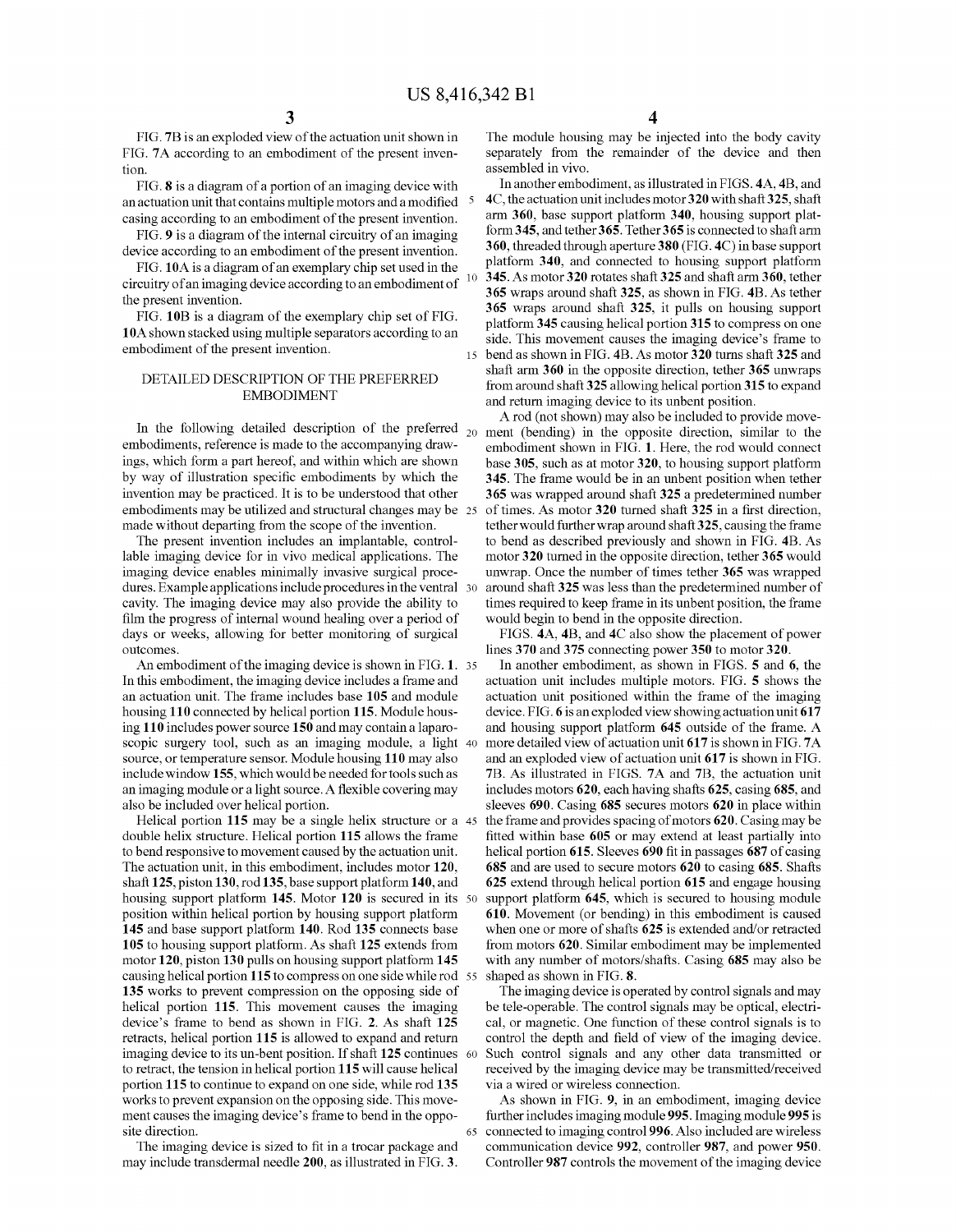by directing the movement of motor **920.** Controller **987** is also in communication with imaging control996 and wireless communication device **992.** Wireless communication device **992** transmits images captured by imaging device **995** to a remote receiving station and receives control signals from an 5 external control unit, which it then transmits to controller **987.**  Wireless communication device **992** may also be used for any other communication needed between imaging device and the control unit or other external system, such as a display system. Wireless communication device **992** may also be 10 used for communication with other wirelessly enabled implantable devices. FIG. **lOA** shows top view of exemplary chip set used as power **950,** controller **987,** wireless communication device **992,** and imaging control **996.** FIG. **lOB**  shows the chips as they would be stacked using separators **902** 15 in module housing **910.** 

In addition, the imaging device may have capabilities for pan and zoom, autofocus, and/or image stabilization, which may be built into imaging module **995** or module housing **910.** The imaging device may also include one or more light 20 sources, which also may be incorporated into module housing **910** or imaging module **995.** The light source may be a controlled light source having multiple wavelengths and intensity control.

The module housing may also include a lens system that 25 focuses images into the imaging module and onto an image sensor and a lens system guiding light from light sources in the imaging module out of the imaging module, thereby minimizing deterioration of the image caused by internal reflections of light from the light sources, which are illuminating 30 unit comprises: the items being viewed.

The imaging device has minimal, or no, physical connections to a patient's exterior. Example connections include a small power cord capable of being threaded using a needle adapter and a release mechanism allowing for removal of the 35 imaging device at the point of insertion. FIG. **9** illustrates the placement of power cord **998** and ground cord **999** through the imaging device to needle **901.** The imaging device may also be battery powered and, therefore, not requiring a power cord.

The imaging device may also include a propulsion system. a housing support platform positioned within and secured The propulsion system allows the imaging device to move about the body cavity without the aid of a tether. The bendable frame and the actuation unit aid in orienting the imaging device inside the body cavity. The actuation of the frame may also be via shape memory effects, piezo-electric effects, electrical or magnetic actuators, or a similar method or device.

In another embodiment, two or more imaging devices are provided. The imaging devices are used, along with imaging software, to provide coordinated motion which allows for 50 sectored views, panoramic views, electronic zoom, feature tracking (examples include tracking a specific organ or portion of an organ, or a surgical tool) or the creation of holograms (three-dimensional views) that may be viewed on displays and/or projected onto the skin of the patient. 55

It will be seen that the advantages set forth above, and those made apparent from the foregoing description, are efficiently attained and since certain changes may be made in the above construction without departing from the scope of the invention, it is intended that all matters contained in the foregoing 60 description or shown in the accompanying drawings shall be interpreted as illustrative and not in a limiting sense.

It is also to be understood that the following claims are intended to cover all of the generic and specific features of the invention herein described, and all statements of the scope of 65 the invention which, as a matter of language, might be said to fall there between.

**6** 

**1.** An imaging device comprising:

What is claimed is:

- an elongated frame having a base, a module housing, and a helical portion interposed between said base and said module housing;
- an actuation unit positioned within said frame, attached to said base and positioned to engage said module housing;
- a casing positioned within said bases and attached to said base, said casing having three axial passages there through, said passages spaced about equally apart from each other and about equidistant from the axial center of said casing; and
- three motors, one positioned at least partially within each said axial passage, said three motors each having a shaft extending there from, each said shaft positioned to engage said module housing.
- **2.** The imaging device of claim **1,** further comprising:
- a base support platform positioned within and secured to said base;
- a housing support platform positioned within and secured to said module housing; and
- said actuation unit affixed to said base at said base support platform and positioned to engage said module housing at said housing support platform.
- **3.** The imaging device of claim **2,** further comprising:
- a rod attached to said base and to said housing support platform.

**4.** The imaging device of claim **1,** wherein said actuation

- a housing support platform positioned within and secured to said module housing; and
- a casing positioned within said base and attached to said base, said casing having an axial passage there through; and
- a motor positioned at least partially within said axial passage having a shaft extending there from, said shaft positioned to engage said housing support platform.

**5.** The imaging device of claim **1,** wherein said actuation 40 unit comprises:

to said module housing, said shaft of said three motors positioned to engage said housing support platform.

**6.** The imaging device of claim **1,** wherein said actuation 45 unit comprises:

a housing support platform positioned within and secured to said module housing;

a motor having a shaft, said shaft having an arm; and

a tether connected at a first end to said arm and at a second end to said housing support platform.

- **7.** The imaging device of claim **1,** wherein said actuation unit comprises:
	- a motor having a shaft, said shaft having an arm; and
	- a tether connected at a first end to said arm and at a second end to said module housing.

**8.** The imaging device of claim **1,** wherein said actuation unit comprises:

a piston positioned to engage the shaft and said module housing such that linear movement of said shaft causes linear movement of said piston.

**9.** The imaging device of claim **1,** wherein said actuation unit comprises:

- a housing support platform positioned within and secured to said module housing; and
- a piston positioned to engage the shaft and said housing support platform such that linear movement of said shaft causes linear movement of said piston.